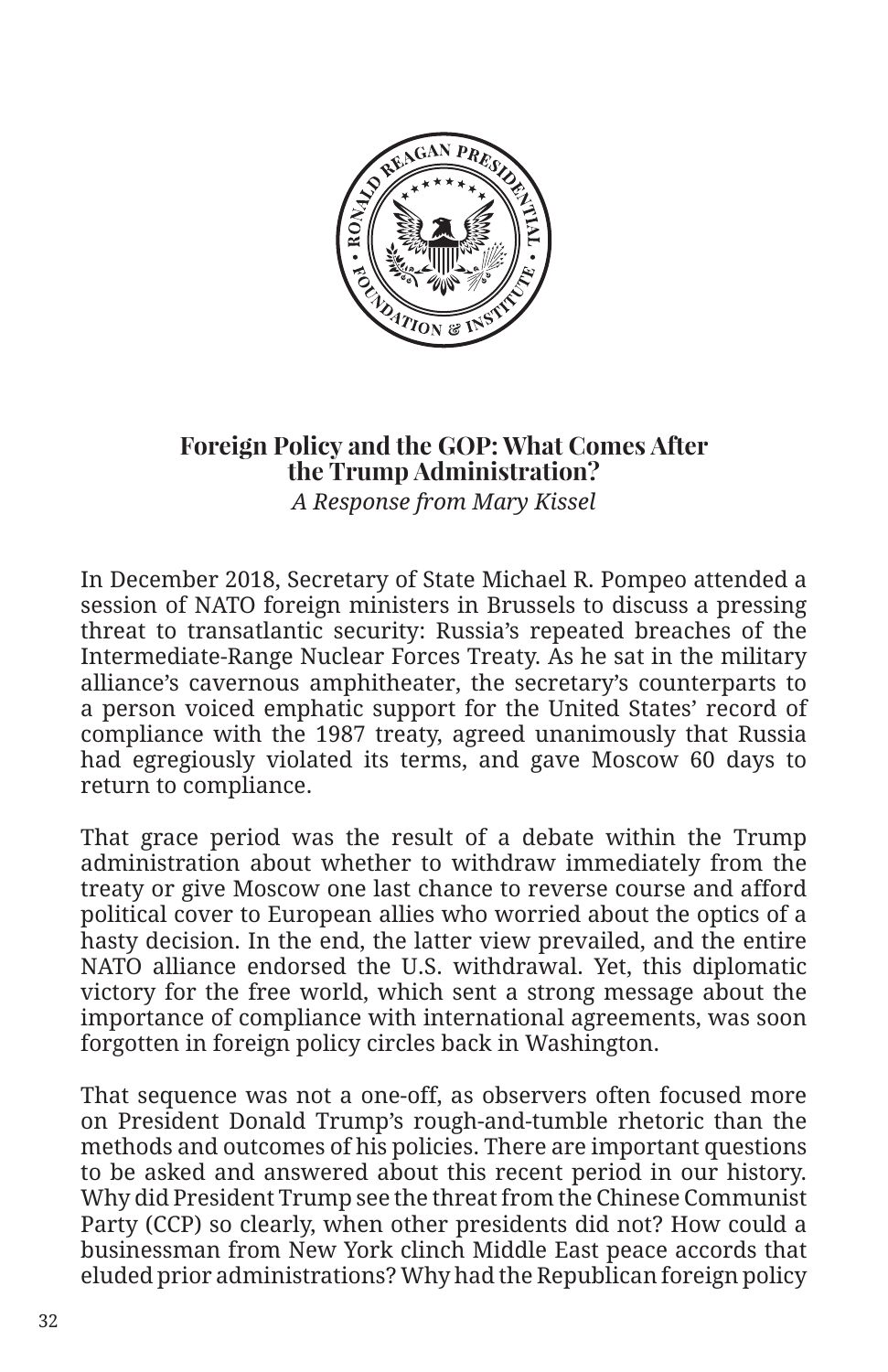machine not pressed harder for allies to fulfill their commitments or for international institutions to hew to their missions?

As Will Inboden skillfully captures in his essay, the Trump era has created a nascent debate about the legacy of those years, what can be learned, and what a Republican foreign policy should look like going forward. This is a welcome and healthy development. However, the current cogitation will not be productive without an honest accounting of the Trump record and our allies' and partners' willingness to cooperate with us. The task is urgent, especially as the free world faces new and profoundly complex challenges from China, Iran, Russia, terrorist groups like Al Qaeda, and other bad actors.

Inboden references President Trump's economic record, and that is a good place to start. Perhaps the most underappreciated aspect of President Trump's foreign policy is how it was underpinned by economic strength at home. The 45th president enthusiastically embraced President Ronald Reagan's peace through strength maxim, enacting 1980s-style tax reform and comprehensive regulatory relief while investing in our national defense. Thanks to the record job creation and economic boom, the Trump administration was able to start to rebuild the U.S. military and, importantly, U.S. deterrence, after decades of neglect and decline. While the Trump trade team wielded tariffs as a weapon, often to the detriment of  $\overline{U}$ .S. domestic industries, the president loudly and often supported freer trade and caviled against nations that did not practice it. Should a future GOP foreign policy tolerate unequal trade deals with the balance tipped against America? Of course, we should not—but we did for decades, and President Trump tried to correct that error. Although his focus on trade deficits might have been misguided, the Trump economic legacy should be viewed in a more complete and complimentary fashion, given the extraordinary results.

With regard to our foreign policy, the Trump administration was not instinctively isolationist, as Inboden suggests. In the Middle East, the United States worked with Gulf allies to enact a maximum pressure campaign on the Islamic Republic of Iran to curb its terrorist activities, surged troops into Saudi Arabia, and forged peace accords between multiple Arab states and Israel. In the Asia-Pacific theater, the administration revivified the Quad, tried a new approach to the North Korean nuclear challenge, and took pains to improve ties with smaller partners like the Maldives. No administration in recent memory spent as much time courting our partners in the Americas and the Caribbean or reviving our focus on the Arctic. Would an isolationist president have worked so hard to shore up NATO's finances, marshal more than 60 nations to reject China's surveillance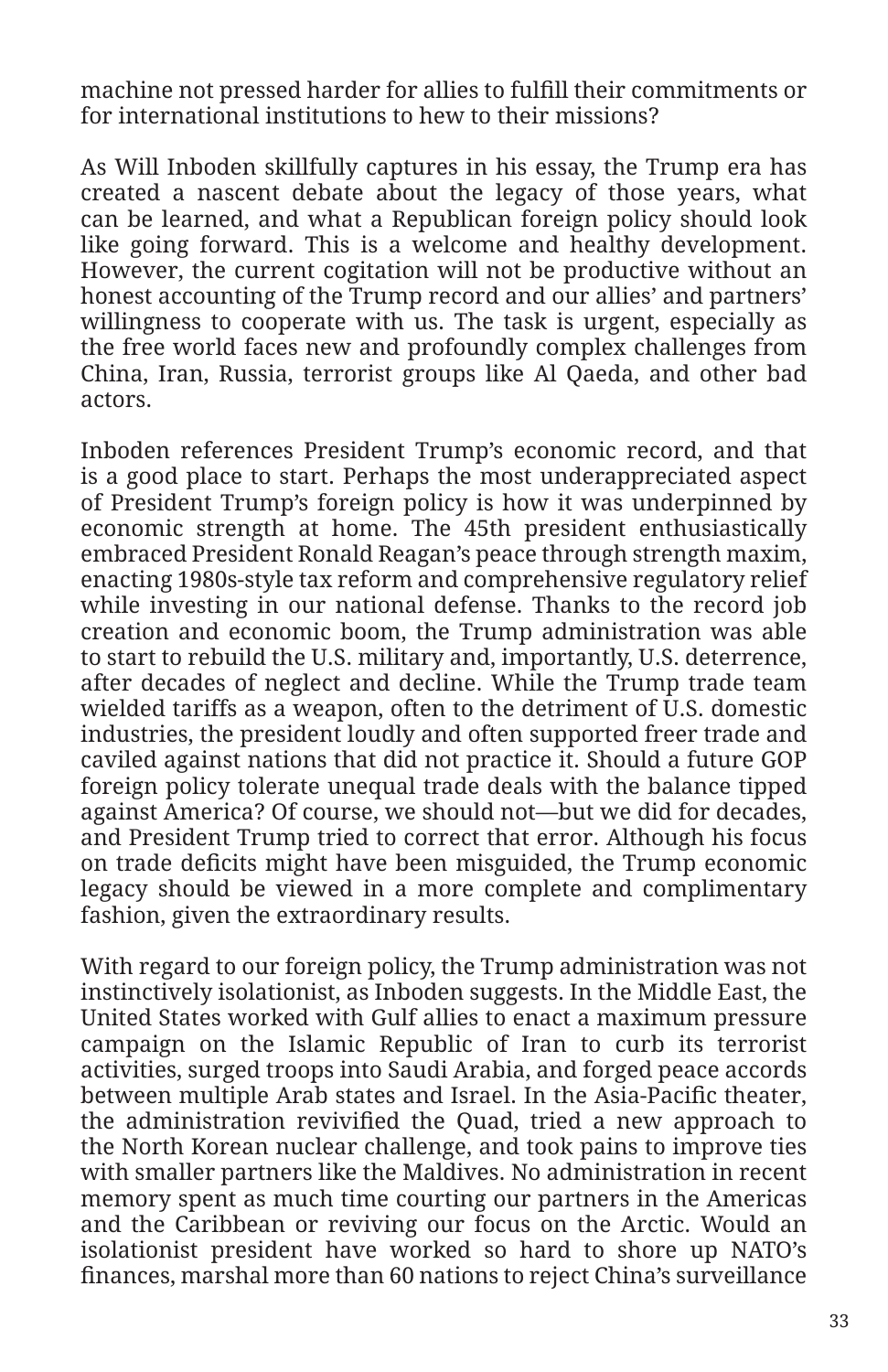state and other forms of malign influence, or coordinate allies to protect the integrity of important UN agencies such as the World Intellectual Property Organization?

These achievements are hard to square with the isolationist label. It might be more accurate to say that the Trump administration focused less on rhetorical flourishes and grand theories of international relations and more on results. That approach led to a presidency that was very active on the world stage but not wedded to a permanent presence abroad when it was unnecessary. Putting America First was not a sly reference to what Inboden calls "noxious historical baggage." It was a simple reiteration of a principle that conservatives roundly support; that is, using our national security policy to further the interests of the American people.

Inboden is not wrong in his critiques of the president's often gratuitous overtures to authoritarians, which harmed America's unique moral authority. President Trump may have thought that his personal charisma would tempt these leaders into negotiations and, ultimately, better behavior. He is not the first president to believe that to be true. (Recall George W. Bush's statement, "I looked the man [Putin] in the eye. I found him to be very straightforward and trustworthy. . . I was able to get a sense of his soul.") But President Trump's outreach obscured the punitive and multilateral measures his administration took to contain these regimes. No administration in recent history was tougher on Vladimir Putin or did more to rally the world against Communist China's malign activities.

Perhaps the most difficult question the Trump era raises is what we should expect of our allies and partners who act, as we do, on conviction or domestic political calculations of their own. President Trump could not convince traditional Western European allies to snap back UN sanctions on Iran or to rally behind real reform of a dangerously inept and corrupt World Health Organization, even though we perceived both to be in their interests and ours. Critics of the administration attribute these failures to President Trump and Secretary Pompeo's sometimes-hectoring style. But is that explanation wholly satisfactory? Would a kinder, gentler American diplomacy have convinced Chancellor Angela Merkel, for instance, to sever Germany's ever-closer ties with Putin's Russia, or does Berlin have values and interests that differ from our own? One lesson of the Trump years is that we must not be afraid to reassess our alliances and judge them on their own merits—and form new ones, when need be, as we did with Brazil and Greece.

Inboden asserts that the GOP has already adopted some aspects of the Trump foreign policy, from its focus on national sovereignty,